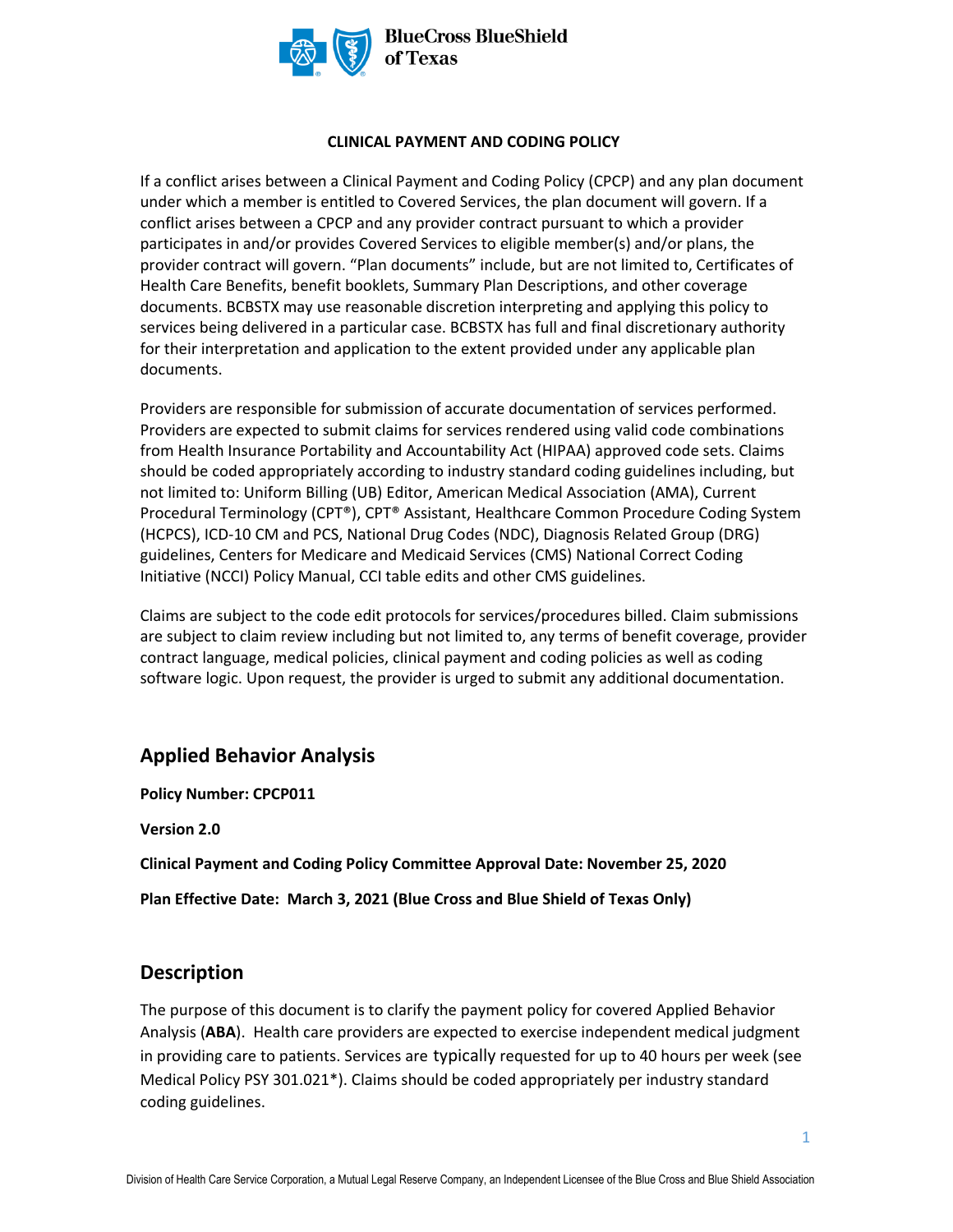

# **Reimbursement Information:**

This policy relates only to the services described herein. Please refer to the Member's Benefit Booklet for the availability of benefits. Member's benefits may vary according to benefit design; therefore, member benefit language should be reviewed before applying the terms of this policy.

### **Guidelines (unless otherwise provided in the member's benefit):**

- Under medical policy and applicable state mandates, ABA services should only be provided by Qualified Healthcare Provider who is Certified by the Behavior Analyst Certification Board (**BACB**) as a Behavior Analyst and/or licensed in their state as a Licensed Behavior Analyst or Licensed Psychologist. Payer has the option to use provider type modifier.
- ABA services should not be educational, vocational, respite or custodial in nature.
	- $\triangleright$  Activities primarily of an educational/vocational nature or provided to access a school setting or curriculum that are funded directly or indirectly by a Federal, state or local entity may be excluded from reimbursement under the member's plan. Members are encouraged to seek out government funded vocational training programs, respite services, and/or Individual Education Plan (IEP) services, as such services in academic settings, which are covered under the federal IDEA and FAPE Laws (Individuals with Disabilities Education Act and Free Appropriate Public Education under section 504).
- Reimbursement for programs/services rendered in a non-conventional setting (even if performed by a licensed provider) is subject to medical necessity review by BCBSTX and coverage under the member's plan.
- Approval for payment is only applicable to empirically supported interventions for a current (within 36 months) Autism Spectrum Disorder diagnosis (see Medical Policy PSY 301.021\*).
- The preparation of treatment plans/evaluations (inclusive of time for administration, scoring, interpretation and report write up) should generally be completed within 8 hours (32 units of 97151). Documentation of any units billed beyond that may be subject to medical necessity review and should justify the additional units. CPT code 97151 cannot be reported concurrently with other codes (AMA CPT Coding committee, 2018).
- Parent education is authorized per week for the authorization period (typically 26 weeks) for a total of 26 hours. Requests greater than one hour per week may be reviewed for medical necessity.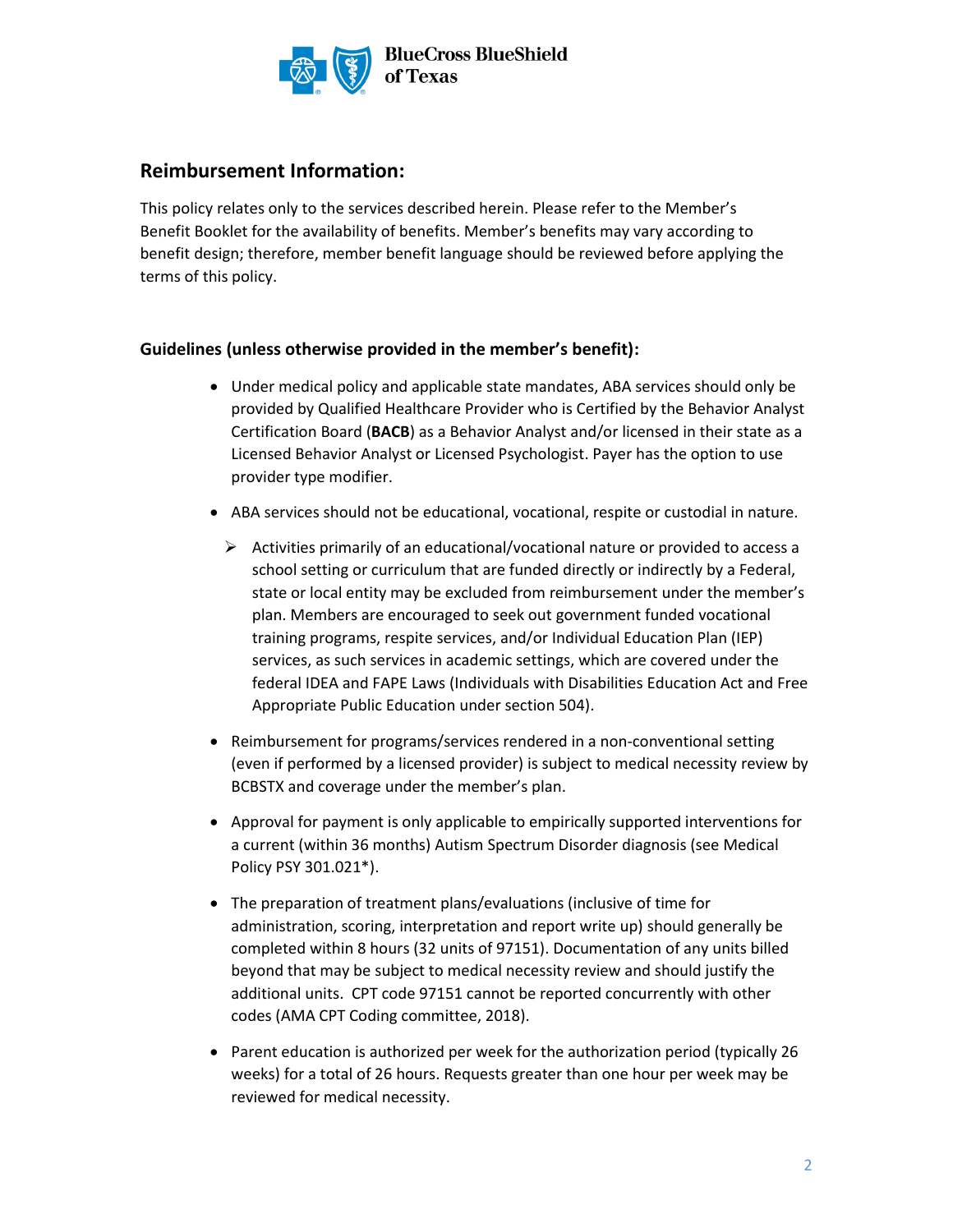

- Please refer to the most current release of the Centers for Medicare & Medicaid Services (CMS) Medically Unlikely Edits (MUE) table for guidance on the maximum units of service that a provider would report under most circumstances for a single beneficiary on a single date of service. Service units are also limited by specific authorization period.
- CPT Codes 0362T, 0373T involve assessment and direct treatment of severe maladaptive behavior and must be:
	- $\triangleright$  Administered by the physician or other qualified healthcare professional who is on site;
	- $\triangleright$  With the assistance of two or more technicians;
	- $\triangleright$  For a patient who exhibits destructive behavior;
	- $\triangleright$  Completed in an environment that is customized, to the patient's behavior. Examples of customized, specialized, and high-intensity settings include a means of separating from other patients, use of protective gear, padded isolation rooms with observation windows and medical protocols for monitoring patient during and after high intensity episodes, an internal/external review board to examine adverse incidents, access to mechanical/chemical restraint and frequent external review to determine if the patient needs a higher level of care and whether this patient be safely treated in an outpatient setting. This service may be provided in day treatment, intensive outpatient day treatment or inpatient facilities, depending on the behavior. These services are not reimbursable, so providers should bill for encounter data purposes only.
- CPT code 97156 (Family Adaptive Behavior Treatment Guidance) is expressly for the QHP to meet face-to-face with the guardians/caregivers of the patient (with or without the patient present). This code should be reported when engaging in this activity rather than 97155, which is reserved for meetings with the patient.
- CPT codes are face to face and with one patient unless otherwise specified in the description. Billable supervision of a patient must be face to face and involves only one technician. There is no CPT code for indirect (patient not present) supervision activities (other than report writing- 97151 and family adaptive behavior treatment guidance- 97156).
- ABA services provided via Telemedicine/Telehealth are subject to the terms of CPCP033 Telemedicine and Telehealth Services
- Documentation required to substantiate that services were rendered include but are not limited to: (1) a parent or caregiver's signature for each rendered service that also includes the service/code provided, rendering provider's name/signature, the date of service, and the beginning/end times of the service, (2) a written account, summary, or note of the service rendered, and (3) data point(s) regarding the Member's progress for the day.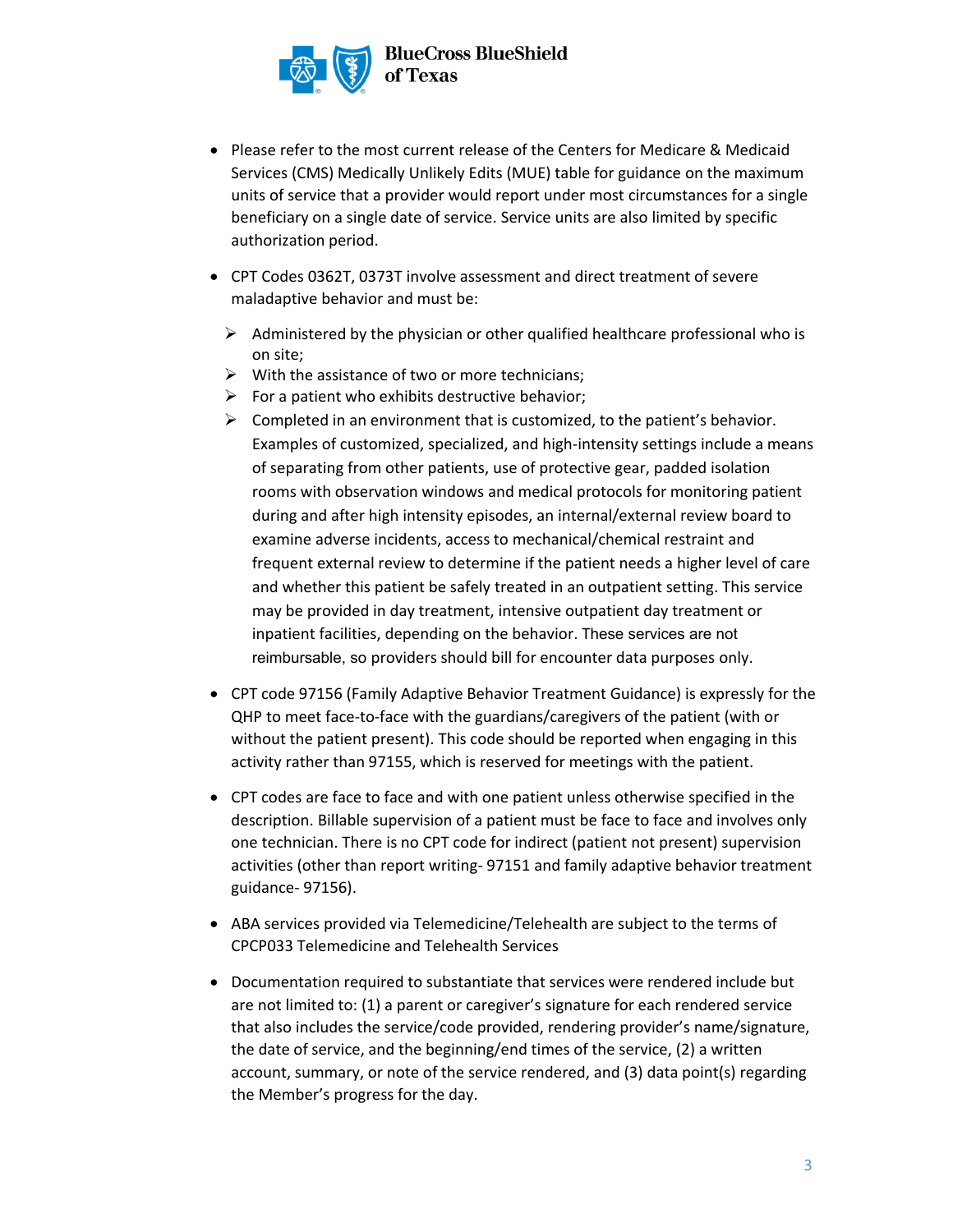

- Case Supervision activities are comprised of both direct supervision (patient present) and indirect supervision (patient not present). Direct supervision includes direction of Registered Behavior Technicians, treatment planning/monitoring fidelity of implementation, and protocol modification. Whereas indirect supervision includes developing treatment goals, summarizing and analyzing data, coordination of care with other professionals, report progress towards treatment goals, develop and oversee transition/discharge plan and training and directing staff on implementation of new/revised treatment protocols (patient not present). The AMA codes for Adaptive Behavior Services indicate that the activities associated with indirect supervision are bundled codes and are otherwise considered a practice expense and not reimbursable. Although indirect supervision is a practice expense, documentation in the treatment plan of this service occurring is expected. The BACB (2014, pp. 31) recommends 20% of direct hours be spent in "Case Supervision activities" [both indirect and direct supervision combined] and 50% of this time be used for direct supervision. Direct supervision will be authorized at a minimum of 1 hour per week when less than 10 hours of direct services are authorized.
- To date, there is no empirical support that short-term, intermittent, high-intensity ABA programs (summer months only) result in long-term optimal treatment outcome efficacy [9]. Further, medically necessary ABA is not a replacement for the structure and routine of school or custodial care of the member. Additionally, "wrap-around services" are not empirically supported nor the first line treatment for Autism Spectrum disorders.
- Research on social skills training in group settings has been limited to specific protocol used in durations ranging from 30 minutes to 120 minutes per day for 36 weeks [14-23]. There should be specific goals and planned programming to support group treatment requests. Group treatment is not intended to capture time spent during meals and breaks from ABA treatment.
- Direct treatment by QHP (97152, 97153 or 97154). If the QHP "personally performs the technician activities, his or her time engaged in these activities should be reported as technician time." (AMA CPT Coding committee, 2018 pp 711)
- CPT codes 97154 and 97158 refer to group interventions. Groups must contain no fewer than 2 members and no more than 8 members (AMA CPT Coding Committee, 2018).
- Use a single modifier to indicate the level of education, training, and certification of the rendering provider of the 97153 codes.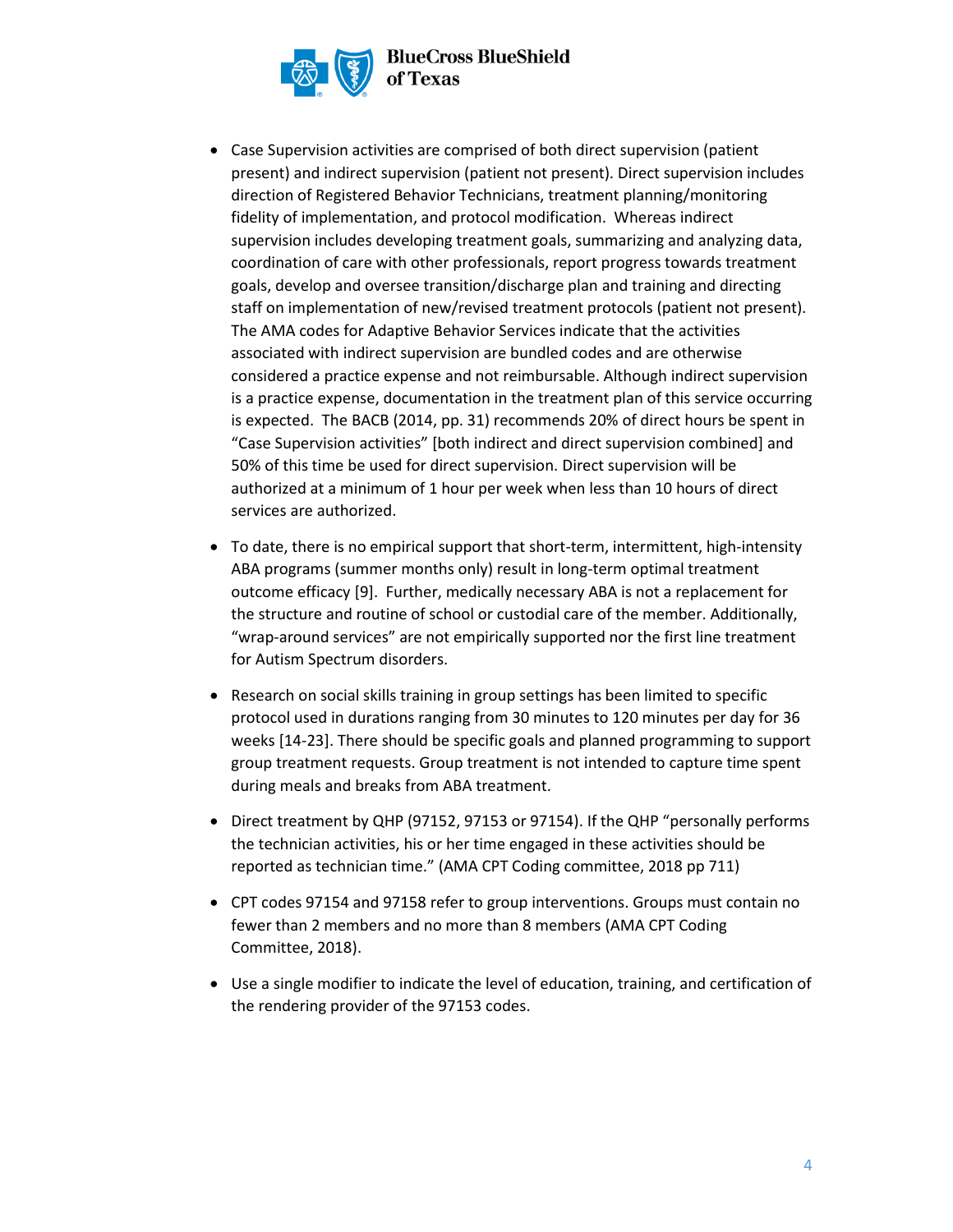

**Reporting units for timed codes:** When multiple units of therapies or modalities are provided, the 8-minute rule must be followed when billing for these services. A provider should not report a direct treatment service if only one attended modality or therapeutic procedure is provided in a day and the procedure is performed for less than 8 minutes.

- The time reported should be the time actually spent in the delivery of the modality and/or therapeutic procedure. This means that pre and post-delivery services should not be counted in determining the treatment time.
- The time that the patient spends not being treated, due to resting periods or waiting for a piece of equipment to become available, is not considered treatment time.
- All treatment time, including the beginning and ending time of the direct treatment, must be recorded in the patient's medical record, along with the note describing the specific modality or procedure.

The following unit of service billing guideline has been published by Medicare. It is the standard when billing multiple units of service with timed procedures defined as per each 15 minutes.

- ➢ unit: ≥ 8 minutes through 22 minutes
- ➢ units: ≥ 23 minutes through 37 minutes
- ➢ units: ≥ 38 minutes through 52 minutes
- ➢ units: ≥ 53 minutes through 67 minutes
- ➢ units: ≥ 68 minutes through 82 minutes
- ➢ units: ≥ 83 minutes through 97 minutes
- ➢ units: ≥ 98 minutes through 112 minutes
- ➢ units: ≥ 113 minutes through 127 minutes

If any 15-minute timed service that is performed for 7 minutes or less on the same day as another 15-minute timed service that was also performed for 7 minutes or less and the total time of the two is 8 minutes or greater, then bill one unit for the service performed for the most minutes. The same logic is applied when three or more different services are provided for 7 minutes or less.

For example, if a provider renders:

- $\triangleright$  5 minutes of 97035 (ultrasound),
- $\geq$  6 minutes of 97110 (therapeutic procedure), and
- $\geq 7$  minutes of 97140 (manual therapy techniques)

Then claim should be filed with 1 unit of 97140 since the total minutes of direct treatment is 18 minutes. The patient's medical record should document that all three modalities and procedures were rendered and include the direct treatment time for each.

If any direct patient contact timed service is performed on the same day as another direct patient contact timed service, then the total units billed cannot exceed the total treatment time for these services.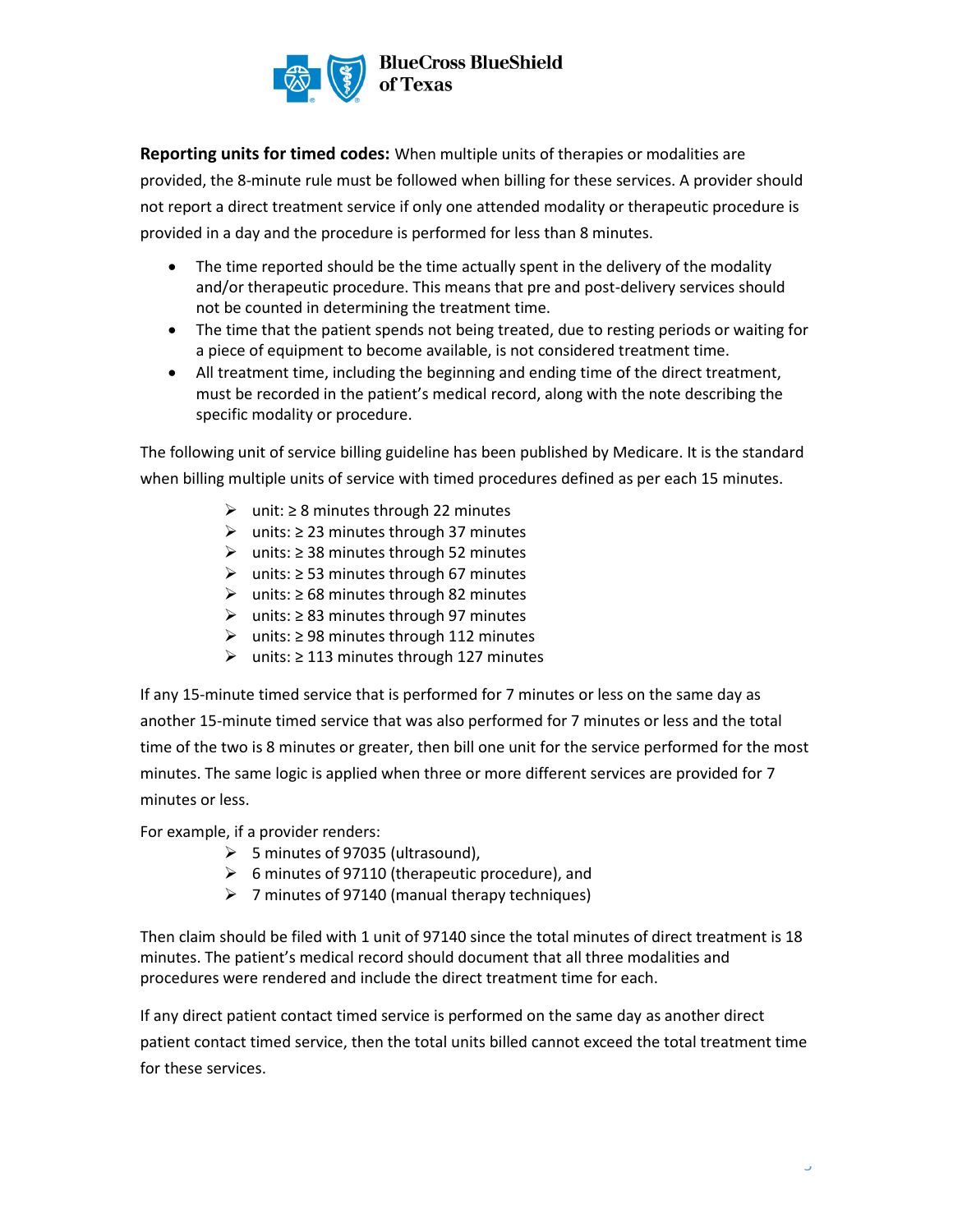

For example, if a provider renders:

- ➢ 8 minutes of 97530 (therapeutic activities),
- ➢ 8 minutes of 97110 (therapeutic procedure), and
- $\geq$  8 minutes of 97140 (manual therapy techniques)

Then claim should be filed with a total of 2 units since the total minutes of direct treatment is 24 minutes. The patient's medical record should document that all three modalities and procedures were rendered and include the direct treatment time for each.

The following procedural codes serve as guidelines for the billing of Applied Behavior Analysis services:

| <b>CPT Code</b> | <b>Guideline</b>                |
|-----------------|---------------------------------|
| 0362T           | BHV ID SUPRT ASSMT EA 15 MIN    |
| 0373T           | ADAPT BHV TX EA 15 MIN          |
| 97151           | BHV ID ASSMT BY PHYS/QHP        |
| 97152           | BHV ID SUPRT ASSMT BY 1 TECH    |
| 97153           | ADAPTIVE BEHAVIOR TX BY TECH    |
| 97154           | <b>GRP ADAPT BHV TX BY TECH</b> |
| 97155           | ADAPT BEHAVIOR TX PHYS/QHP      |
| 97156           | FAM ADAPT BHV TX GDN PHY/QHP    |
| 97157           | MULT FAM ADAPT BHV TX GDN       |
| 97158           | GRP ADAPT BHV TX BY PHY/QHP     |

## **\*References: Medical Policies**

| l Title                                      | <b>Policy Number</b> |
|----------------------------------------------|----------------------|
| Applied Behavior Analysis (ABA)   PSY301.021 |                      |

## **References:**

- American Medical Association CPT Coding Committee (2018). 2019 CPT Professional Codebook. 1. Chicago, Il: American Medical Association Publishing.
- American Psychiatric Association. (2013). Diagnostic and statistical manual of mental disorders, 2. (5th Ed.). Arlington, VA: American Psychiatric Publishing.
- 3. [Behavior Analyst Certification Board \(2014\). Applied Behavior Analysis Treatment for Autism](https://casproviders.org/asd-guidelines) Spectrum Disorders: Guidelines for Healthcare Funders and Managers. Littleton, CO: Author ...
- 4. [Centers for Medicare & Medicaid Services \(CMS\) Medically Unlikely Edits \(MUE\) table](https://www.cms.gov/Medicare/Coding/NationalCorrectCodInitEd/MUE.html) (effective  $1/1/2019$ )  $\overline{a}$ . (accessed 2018, April 11).
- Fein, D., et al. (2013) Optimal Outcome in Individuals with a History of Autism. J Child, Psychol 5.[Psychiatry. Feb; 54\(2\): 195–205.](https://www.cms.gov/Medicare/Coding/NationalCorrectCodInitEd/MUE.html)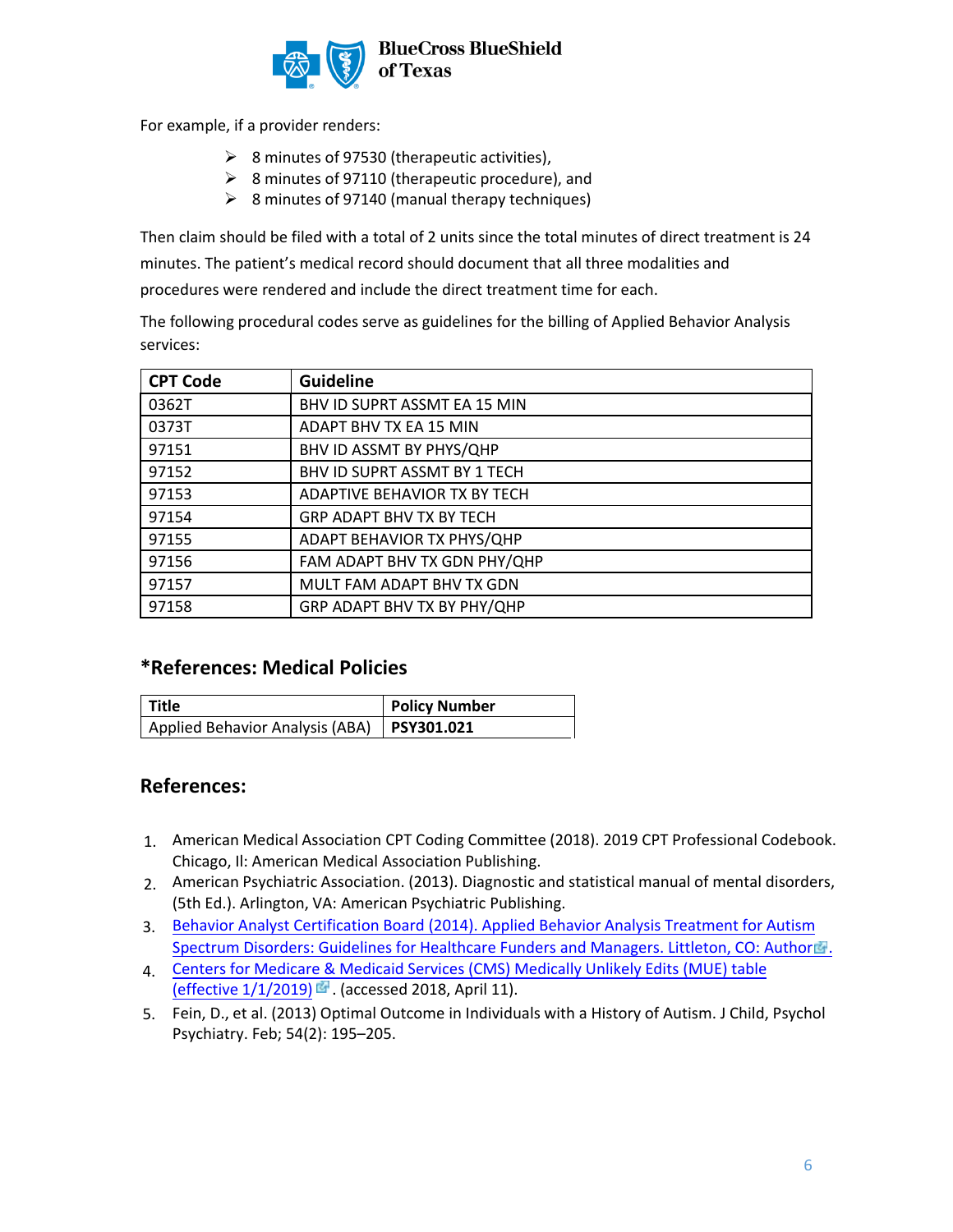

- Maglione M.A., et al. (2012) Technical Expert Panel; HRSA Autism Intervention Research Behavioral (AIR-B) Network. Nonmedical interventions for children with ASD: recommended guidelines and further research needs. Pediatrics. Nov;130 Suppl 2:S169-78. 6.
- Ontario Association for Behaviour Analysis (2017). Evidenced Based Practices for Individuals 7. [with Autism Spectrum Disorder: Recommendations for Care Givers, Practitioners, and Policy](http://www.ontaba.org/pdf/ONTABA%20OSETT-ASD%20REPORT%20WEB.pdf) Makers Ontario, Canada.pdf.
- Orinstein A. J., et al., (2014) Intervention for optimal outcome in children and adolescents with a 8. history of autism. J Dev Behav Pediatr. May;35(4):247-56.
- 9. Reichow B. (2012) Overview of meta-analyses on early intensive behavioral intervention for young children with autism spectrum disorders. J Autism Dev Disord. Apr; 42(4):512-20.
- Weinmann S., et al., (2009) Behavioural and skill-based early interventions in children with 10. autism spectrum disorders. GMS Health Technol Assess. Jul 29.
- 11. Weitlauf, A.S., et al., (2014) Therapies for Children with Autism Spectrum Disorder: Behavioral [Interventions Update. Effective Healthcare Program Comparative Effectiveness](https://effectivehealthcare.ahrq.gov/topics/autism-update/research/) Review #137 AHRQ Publication No. 14-EHCO36 [Internet] Agency for Healthcare Research and Quality. Aug.  $\vec{E}$
- 12. Fovel, J. T. (2002). The ABA program companion. New York, NY: DRL Books.
- 13. Koegel, R. L., & Rincover, A. (1974). Treatment of psychotic children in a classroom environment: 1. Learning in a large group. Journal of Applied Behavior Analysis, 7(1), 45-59.
- Leaf, J. B., Dotson, W. H., Oppenheim-Leaf, M. L., Sherman, J. A., & Sheldon, J. B. (2012). A 14. programmatic description of a social skills group for young children with autism. Topics in Early Childhood Special Education, 32(2), 111-121.
- Leaf, R. B., Taubman, M. T., McEachin, J., & Driscoll, M. (2008). It's time for school!: Building 15. quality ABA educational programs for students with autism spectrum disorders. New York, NY: DRL Books.
- Lerner, M. D., Mikami, A. Y., & Levine, K. (2011). Socio-dramatic affective-relational intervention 16. for adolescents with Asperger syndrome & high functioning autism: Pilot study. Autism, 15(1), 21-42.
- 17. Lopata, C., Thomeer, M. L., Volker, M. A., & Nida, R. E. (2006). Effectiveness of a cognitivebehavioral treatment on the social behaviors of children with Asperger disorder. Focus on Autism and Other Developmental Disabilities, 21(4), 237-244.
- 18. Lopata, C., Thomeer, M. L., Volker, M. A., Nida, R. E., & Lee, G. K. (2008). Effectiveness of a manualized summer social treatment program for high-functioning children with autism spectrum disorders. Journal of autism and developmental disorders, 38(5), 890-904.
- 19. Reichow, B., & Volkmar, F. R. (2010). Social skills interventions for individuals with autism: Evaluation for evidence-based practices within a best evidence synthesis framework. Journal of autism and developmental disorders, 40(2), 149-166.
- 20. Taubman, M., Brierley, S., Wishner, J., Baker, D., McEachin, J., & Leaf, R. B. (2001). The effectiveness of a group discrete trial instructional approach for preschoolers with developmental disabilities. Research in Developmental Disabilities, 22(3), 205-219.
- 21. Taylor, B. A., & DeQuinzio, J. A. (2012). Observational learning and children with autism. Behavior Modification, 36(3), 341-360.

[CPCP033 Telemedicine and Telehealth Services](https://www.bcbstx.com/provider/standards/cpcp.html)